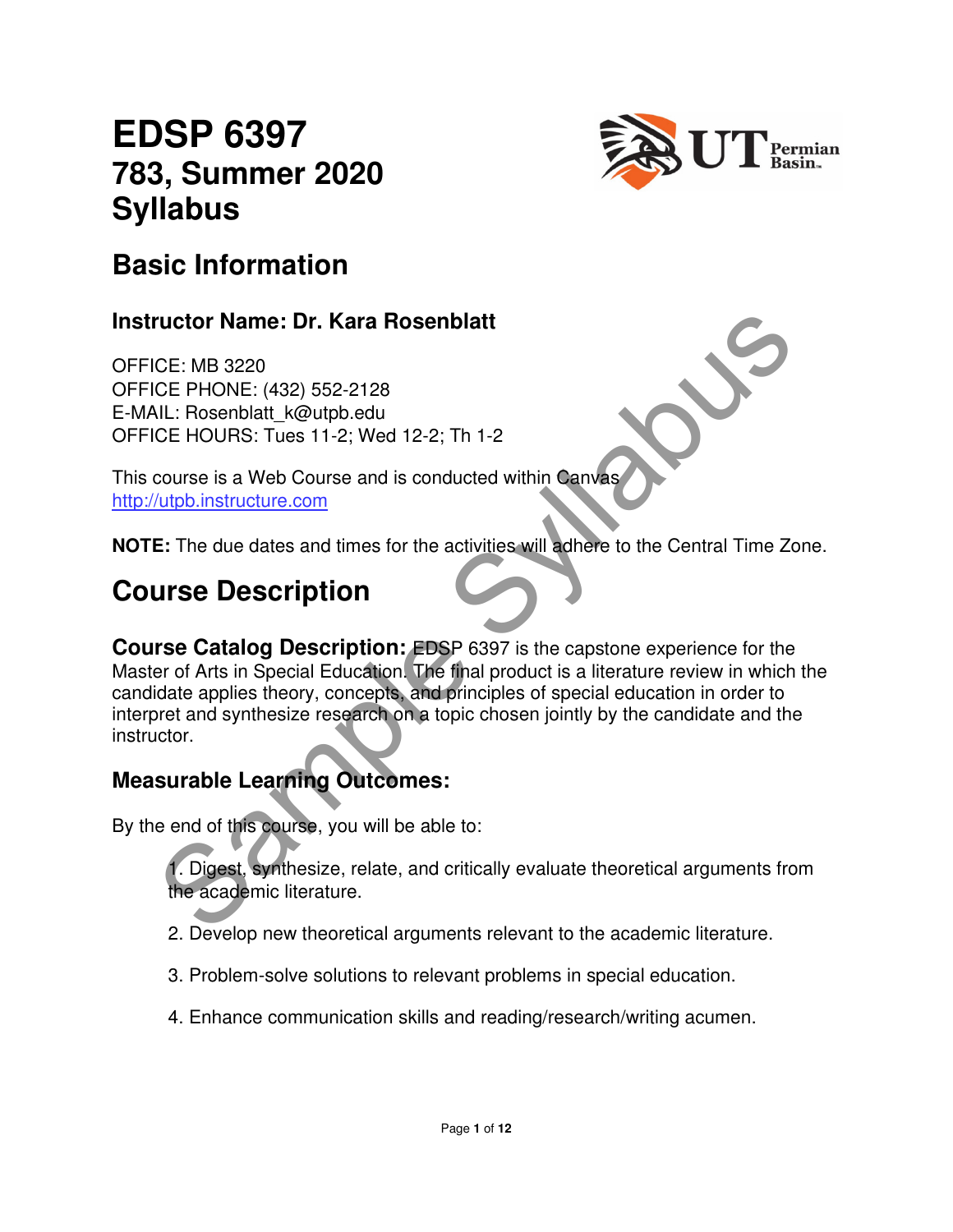**Prerequisites:** This should be the final course (or one of the last courses) you take in the special education program. Therefore, you should have already completed a majority of the special education coursework before enrolling in this class.

# **Materials**

#### **Required Materials:**

American Psychological Association. (2019). Publication manual of the American Psychological Association (7th ed.). Washington, DC: Author.

Microsoft Office

Webcam

#### **Recommended Materials:**

Various online materials will be provided.

# **Important Academic Dates**

UTPB Academic Calendar

# **Course Overview**

This course is divided into 7 learning modules. All 7 modules are open at the beginning of the course, however, there are **SPECIFIC DUE DATES** for each assignment. Information regarding those due dates can be found by viewing the **Course Schedule** in the Syllabus and in the Start Here module in Canvas.

- The Proposition Sychological Association (2019). Publication manual of the American<br>
Psychological Association (7th ed.). Washington, DC: Author.<br>
Solid Office<br>
Solid Office<br>
Sample materials will be provided.<br>
Sample mate 1. **Assignments:** You will complete six assignments that will allow you to analyze, evaluate, and synthesize the information covered on your chosen topic. You will need to carefully review all rubrics provided in order to fully understand the grading expectations for these activities.
- 2. **Research Projects:** Your final submission is the completion of a literature review 12-15 pages long, written at an academic level that is suitable for future publication in a scholarly journal. Your final paper is submitted through Canvas.
- 3. **Meetings with Dr. Rosenblatt:** Candidates meet with Dr. Rosenblatt via Zoom, Skype, FaceTime, or in person to share their research interests to help you design an appropriate research question that drives your literature review. After you draft your research question(s), you will proceed with the review. Over the course of this 7 week class, you should meet with Dr. Rosenblatt at least 3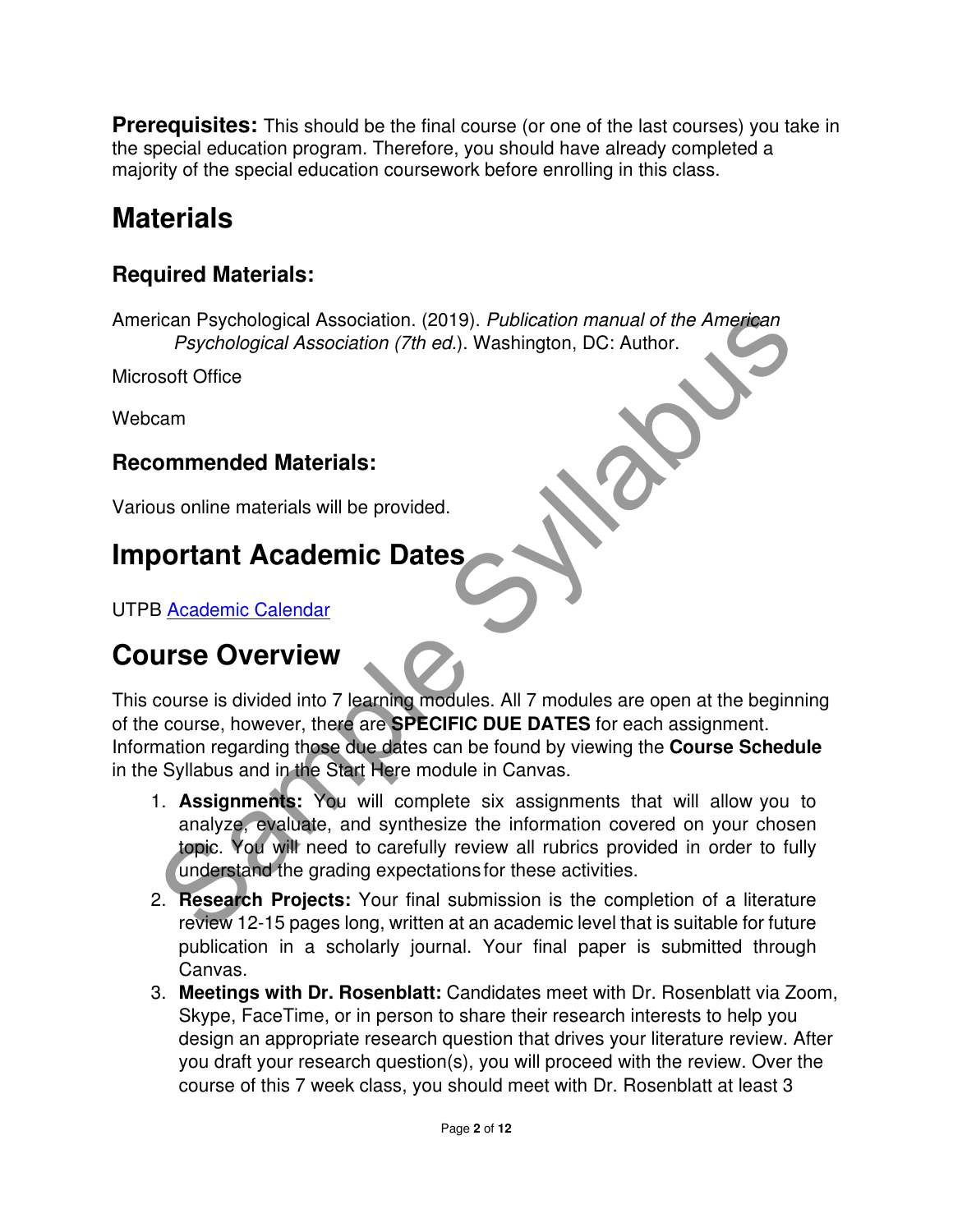times to discuss your topic, your progress, and your final product. At any point, you or Dr. Rosenblatt can request a meeting to review or clarify information. You must schedule your first meeting with Dr. Rosenblatt by the beginning of the second week of the course, using Calendly. During this first meeting we will discuss your topic of interest in special education. This can be any topic, but ideally it is a topic you feel strongly about/ had a great interest in, as the work you do in this class is very intense and you will be immersed in it for several weeks. Therefore, you should give your topic some serious consideration. **The only topic that you are not allowed to write a literature review on is inclusion in special education.**

#### **Grading:**

| <b>Course Activity</b>              | <b>Points</b>   | <b>Percentage</b><br>of Total<br>Grade |  |
|-------------------------------------|-----------------|----------------------------------------|--|
| Annotated<br><b>Bibliography</b>    | 100             |                                        |  |
| <b>Synthesis Matrix</b>             | 100             |                                        |  |
| <b>Topic Outline</b>                | 100             |                                        |  |
| First Draft:<br>Smarthinking        | 50 <sup>°</sup> |                                        |  |
| <b>Second Draft: Peer</b><br>Review | $\overline{5}0$ |                                        |  |
| Final Draft                         | 100             |                                        |  |
| Meeting #1                          | 50              |                                        |  |
| Meeting #2                          | 50              |                                        |  |
| Meeting #3                          | 50              |                                        |  |
| Total                               | 650             |                                        |  |
| ding Scale:                         |                 |                                        |  |
| <b>Grade Range</b>                  |                 | <b>Letter Grade</b>                    |  |
| 75 and above                        |                 | S                                      |  |

#### **Grading Scale:**

| <b>Grade Range</b> | <b>Letter Grade</b> |
|--------------------|---------------------|
| 75 and above       |                     |
| Below 75           |                     |

Grading in this Master capstone class is different than the other courses taken in the MA in Special Education program. **Candidates will receive a Satisfactory (S), Progress (PR) or Unsatisfactory (U) Failing.** Your success is dependent on the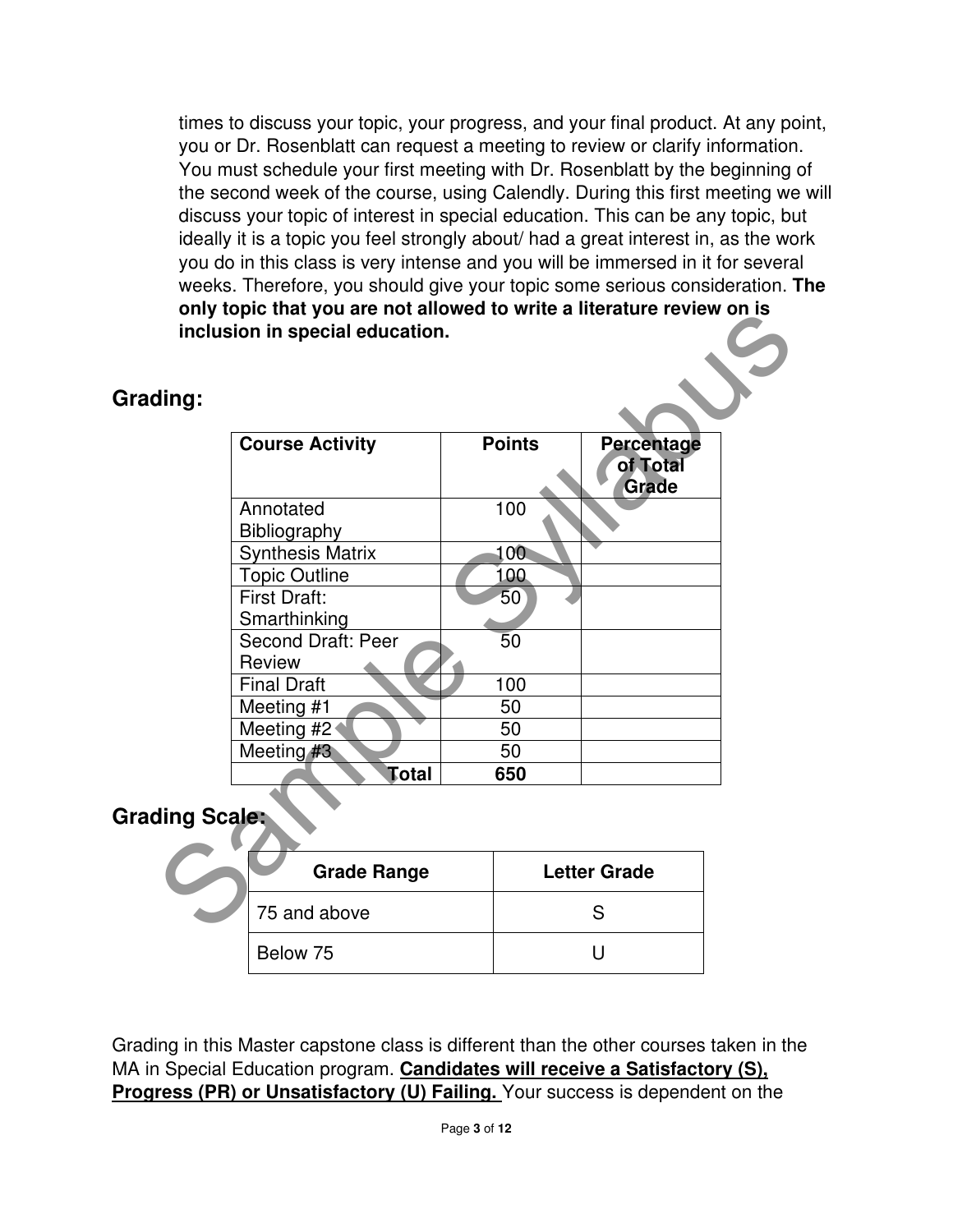evaluation of the written work of your paper.

\*Unless otherwise stated, all materials, activities, and assessments are required and are not optional.

#### **Communication, Grading & Feedback:**

I will have your work graded and returned to you with feedback within 1 week of the submission date for each assignment. On the grading of each assignment I will use the rubric to indicate where points were earned/lost. I may also provide you with comments and feedback to help you improve your performance. Please review your assignment once it has been graded in order to improve your performance in the future if necessary. You can check your grades by going to "Grades". You can also see recently graded assignment on the right hand column under "recent feedback."

**Grade Concerns:** I am happy to discuss your work and performance with you. Keep in mind that I will protect your privacy in discussing your work. This means not discussing your grade in the presence of other students, faculty or staff before, during or after class sessions and or office hours. If others are present at the time that you attempt to engage in a conversation about your grades I will ask them to leave or instruct you to wait until such time as your privacy can be maintained.

ission date for each assignment. On the grading of each assignment J will use<br>bitric to indicate where points were earmed/lost. I may also provide you with<br>ments and feedback to help you improve your performance. Please re In general, I require a 24-hour reflection period before discussing grading concerns. After the reflection period has passed, you may submit your concerns in writing. Make sure that in your email you include: (a)Your name, the title of the course (b)The name of the assignment (c) A clear discussion of your issues or concerns (d)Your suggestion(s) for resolving the issue(s). (e)Make sure that you use correct spelling and grammar in your email. (I do not respond to messages I do not understand.) I will respond in writing to your concern(s) within 48 hours of receiving them unless the email is sent over the weekend or holiday break. If you continue to have questions after you have received and read my written response(s) to your concern(s), we will find a suitable time to meet and discuss your concern(s). USE ONLY your utpb.edu email accounts to discuss grade concerns. I will not respond to emails sent via a non UTPB email account as there is no way to secure your receipt of my response or the authenticity of the user.

As an online course you can expect email response to questions from the instructor within 48 hours. You may also call during my posted office hours. If I am going to be out due to ill health, attending a conference, etc., I will notify you using email and the announcements page on Canvas. There is a communication tools file in the start here portion of the website. This will provide you with all of the instructors contact information.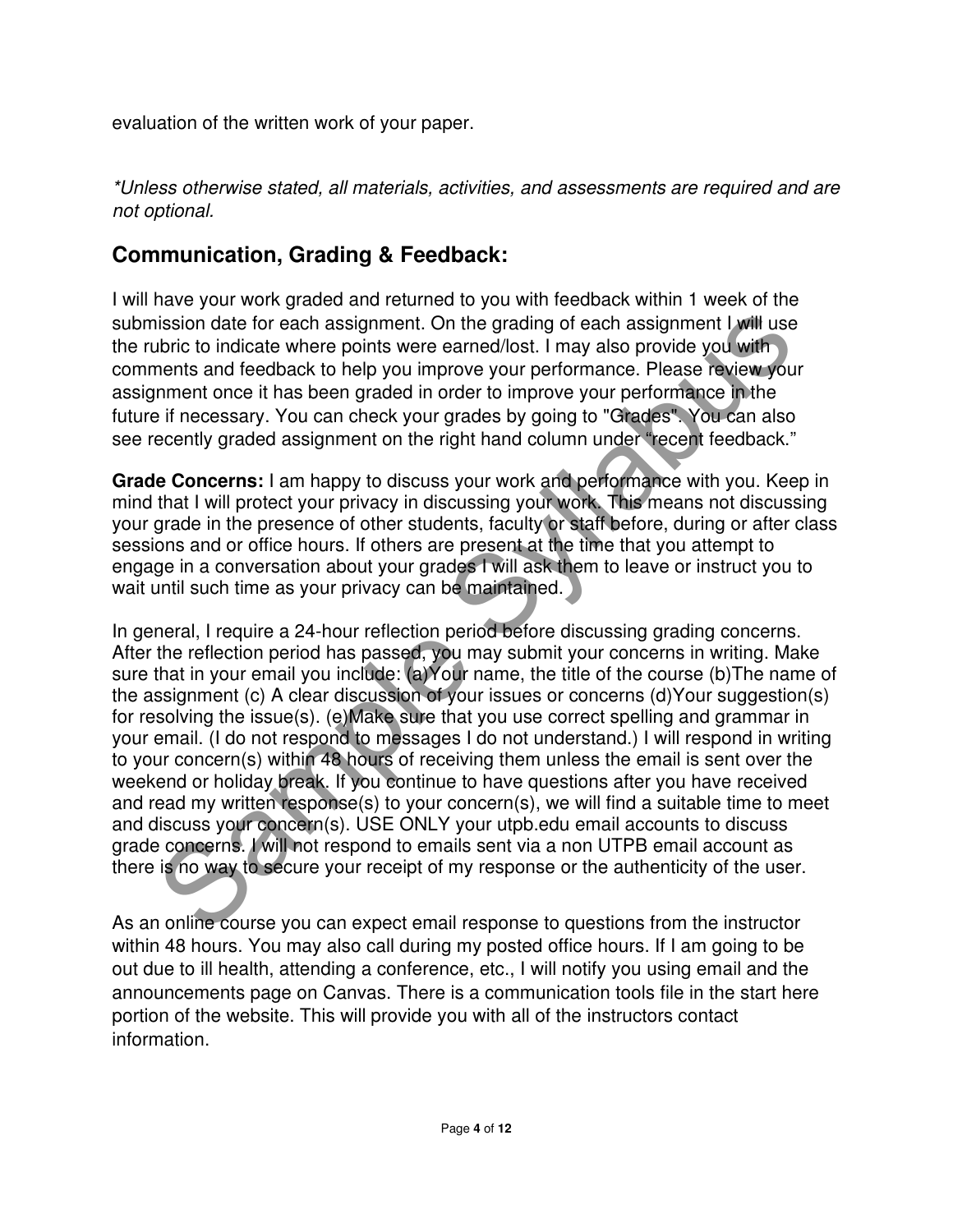Please check Canvas announcements frequently for general communication about assignments and other feedback or class wide concerns. I generally try to make a class announcement early in the week to provide you with feedback on assignments and upcoming due dates. You will be able to see upcoming due dates on the right hand column of the screen in Canvas. Also, if you click the "view course stream" you will be able to see announcements, assignment notifications, and discussions added to the course since your last login

#### **Time Management:**

**Example Proper Syllabuse Controllery** and the syllabuse of the fourth of the hours of "out of class" preparation and one hour of class attendance and one of "out of class" preparation and one hour of class attendance equi Each semester credit hour at U. T. Permian Basin represents a commitment on an average of three hours of "out of class" preparation and one hour of class attendance (or its equivalent) per week. For example, enrolling in a three semester credit hour class commits the student to a total of twelve hours of work per week. Students who are employed or who have family responsibilities are especially encouraged to bear this commitment in mind and to seek guidance from their academic advisors in determining a suitable academic schedule.

I do not necessarily expect you to put in a full twelve hours toward my course each week. But if you have mapped out two hours the night before an assignment is due, you will most likely not be able to complete it on time…at least not with the quality I am looking for in your work.

# **Policies**

#### **Discussion Board**

Discussion Board is primarily for discussing course related topics and issues. Best practices are:

- Read all message postings in online discussion.
- Respond to the question directly
- Reply to minimum of two other student posts.
- Use a person's name in the body of your message when you reply to their message.
- Avoid postings that are limited to 'I agree' or 'great idea', etc.
- Ensure responses to questions are meaningful, reflective.
- Support statements with concepts from course readings, refer to personal experience, examples.
- Follow **Rules of Behavior (below).**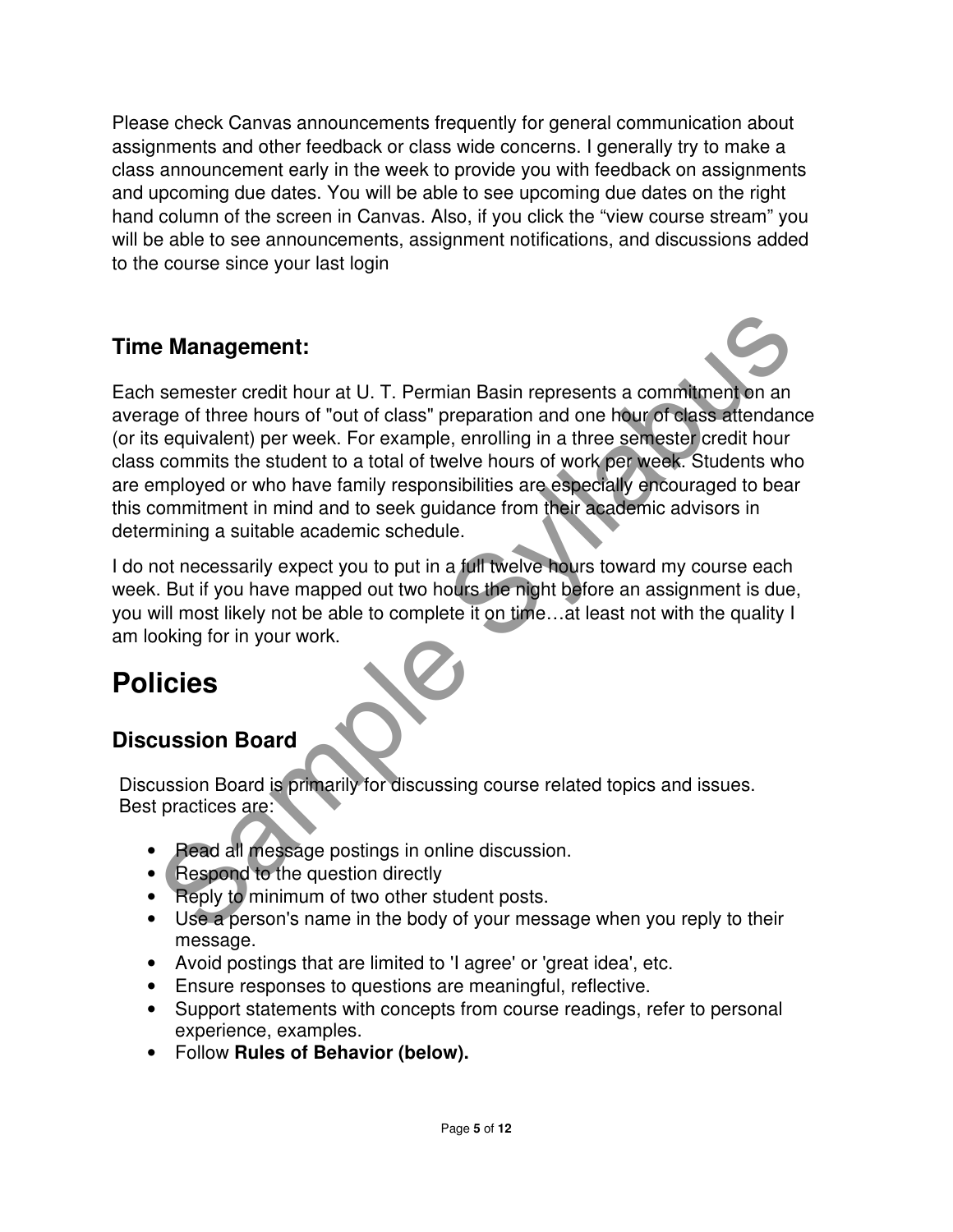#### **Rules of Behavior**

Discussion areas are public to every student in this class (including your instructor) who will see what you write. Please pay attention to the language you use and adhere to the following guidelines:

- Do not post anything too personal.
- Do not use language that is inappropriate for a classroom setting or prejudicial in gender, race, or ethnicity.
- Do not use all caps in the message box unless you are emphasizing (it is considered shouting).
- Be courteous and respectful to other people on the list
- Do not overuse acronyms like you would use in text messaging. Some of the list participants may not be familiar with acronyms.
- Use line breaks and paragraphs in long responses.
- Write your full name at the end of the posting.
- Be careful with sarcasm and subtle humor; one person's joke is another person's insult.

#### **Make-Up/Late Submission Policy**

All course activities must be submitted before or on set due dates. If the student is unable to abide by the due dates, it is her/his responsibility to contact the instructor immediately. There will be a 5 point deduction for each day an assignment is late. Students will not be allowed to make corrections. Extensions will be provided only to individuals who provide sufficient evidence of need (doctors note, etc.) 24 hours in advance of the deadline.

#### **Academic Dishonesty/Plagiarism/Cheating**

Do not use all caps in the message box unless you are emphasizing (it is<br>considered shouting).<br>Be courteous and respectful to other people on the list<br>Do not overuse acronyms like you would use in text messaging. Some of t The academic community regards academic dishonesty as an extremely serious matter, with serious consequences. Any effort to gain an advantage not given to all students is dishonest whether or not the effort is successful. Any suspicion of academic dishonesty will be reported and investigated. A student who engages in scholastic dishonesty that includes, but is not limited to cheating, plagiarism, and collusion will receive an "F" for the course.

All persons involved in academic dishonesty will be disciplined in accordance with University regulations and procedures. For complete information on UTPB student conduct and discipline procedures consult the University's Handbook:Scholastic Dishonesty.

**Academic dishonesty** includes, but is not limited to cheating, plagiarism, collusion, falsifying academic records, misrepresenting facts, the submission for credit of any work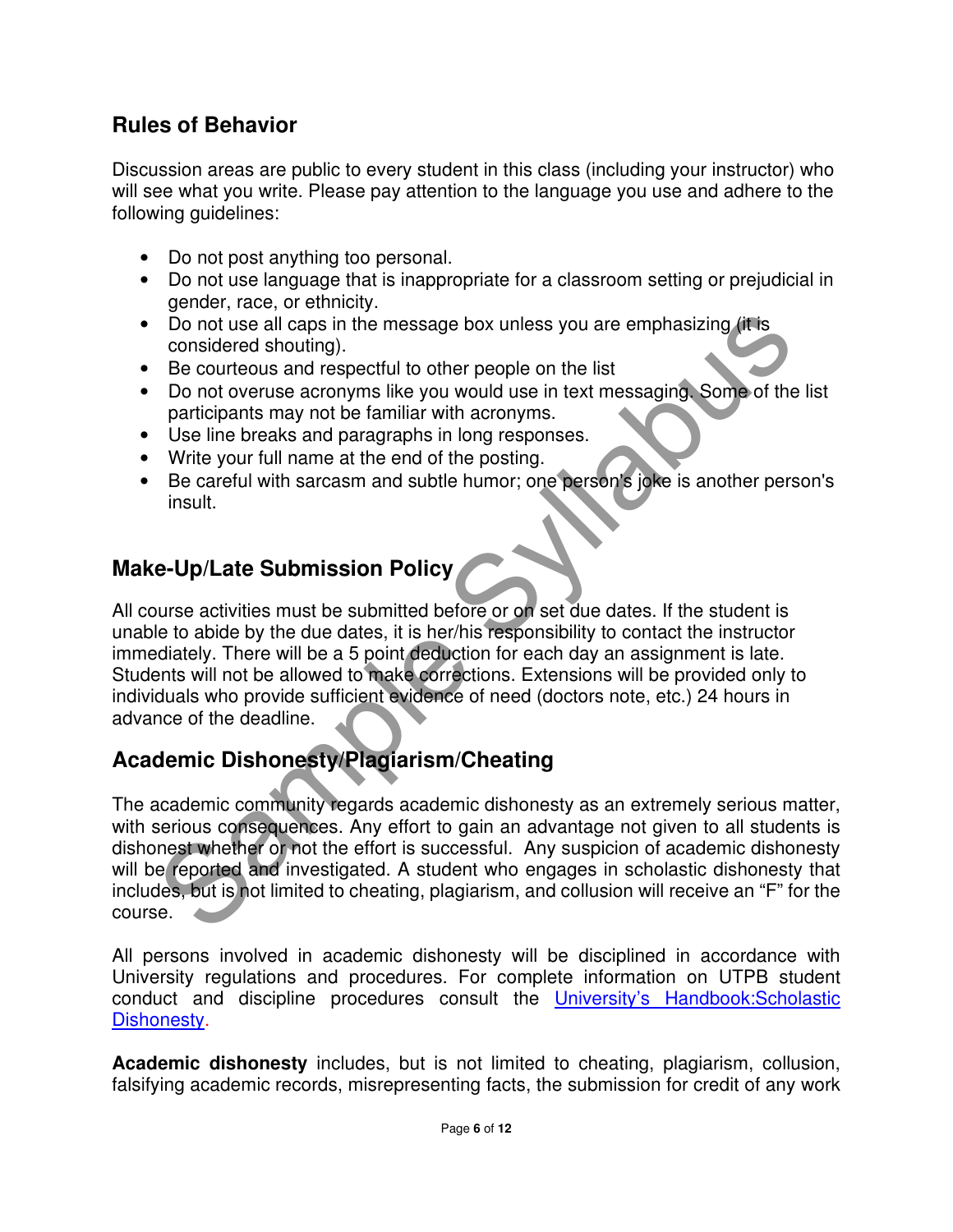or materials that are attributable in whole or in part to another person, taking an examination for another person, any act designed to give unfair advantage to a student such as, but not limited to, submission of essentially the same written assignment for two courses without the prior permission of the instructor, or the attempt to commit such acts.

**Plagiarism** includes, but is not limited to the appropriation of, buying, receiving as a gift, or obtaining by any means material that is attributable in whole or in part to another source, including words, ideas, illustrations, structure, computer code, other expression and media, and presenting that material as one's own academic work being offered for credit.

#### **Attendance and Class Participation**

It.<br>
Indiance and Class Participation<br>
Ilar and active participation is an essential, unmistakably important aspect of<br>
is excellent will log on a minimum of three times every seven days.<br>
Itsing<br>
Sample Sylventer and when Regular and active participation is an essential, unmistakably important aspect of this online course. Students will log on a minimum of three times every seven days. All students are expected to do the work assigned, notify the instructor when emergencies arise.

#### **Tracking**

Learning management systems have tracking features. Statistics are collected that quantifies how often and when students are active in the course and provides information if the student has accessed different pages of the course.

#### **Absenteeism**

All the course activities have set dates to be completed and submitted. After the due dates the activities will not be available for the students. Not logging into an online course is considered absenteeism. Contact instructor immediately in case of emergency medical situation.

#### **Course Incomplete/Withdrawal/Grade Appeal**

All students are required to complete the course within the semester they are signed up. Incomplete grades for the course are rarely given and will only be considered if the student has met **all** of the following conditions:

- Completed 75% or more of the coursework,
- Earned (at the time of the Incomplete request) a B or better average on all coursework,
- Submitted a valid, documented excuse for not being able to complete the course on time, and
- Has contacted the instructor prior to the last day of regular classes (full semester/face-to-face students) or one week prior to the last week of classes (online/8 week session).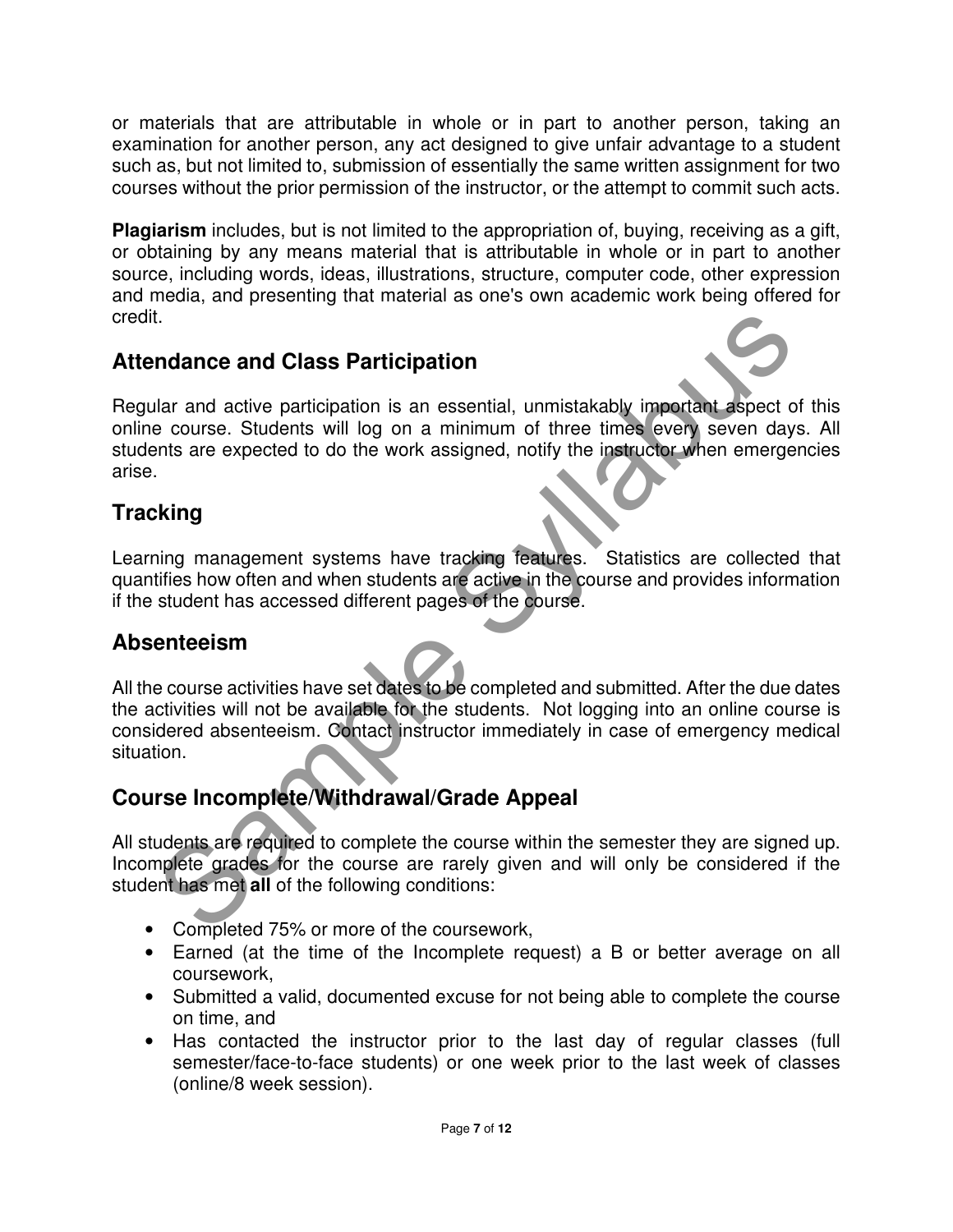Students must submit a written (electronic) petition for an extension and sign a contract that lists the remaining coursework to be completed and due dates. If the assignments and activities identified in the petition are not completed by the agreed upon due date, the student's grade will revert to a "F" two semesters after the original "I" grade was submitted.

Students are advised to review the University policy on Satisfactory Academic Progress and Financial Aid Probation that may result from course withdrawals or incompletes.

Find information and dates regarding drops and withdrawals consult the University Handbook: Drops and Withdrawals and Appeal Process.

#### **Accommodation for Students with Disabilities**

information and dates regarding drops and withdrawals consult the Univer<br>book: <u>Drops and Withdrawals</u> and Appeal Process.<br> **ommodation for Students with Disabilities**<br>
ents with Disabilities Act and Section 504 of the Reh **Students with Disabilities:** The University of Texas Permian Basin in compliance with the Americans with Disabilities Act and Section 504 of the Rehabilitation Act provides "reasonable accommodations" to students with disabilities. Only those students, who an Instructor has received an official Letter of Accommodation (LOA) sent by the Office of ADA for Students, will be provided ADA academic accommodations.

**ADA Officer for Students:** Mr. Paul Leverington **Address:** Mesa Building 4243/4901 E. University, Odessa, Texas 79762 **Voice Telephone:** 432-552-4696

**Email:** ada@utpb.edu

For the accessibility and privacy statements of external tools used within courses, go to Accessibility and Privacy Statements.

# **Computer Skills, Technical & Software Requirements**

Students should be able to create and upload documents, be familiar with using a webcam, understand how to use Smarthinking (available in your online courses), and should be familiar with accessing and searching using the UTPB online library.

Students can use cloud version of Word, PowerPoint and other Microsoft products through use of their UTPB Outlook 365 and UTPB email address. For more information refer to UTPB Office 365 Page.

#### **Computer Technical Requirements**

See Technical Requirements.

#### **Online Student Authentication**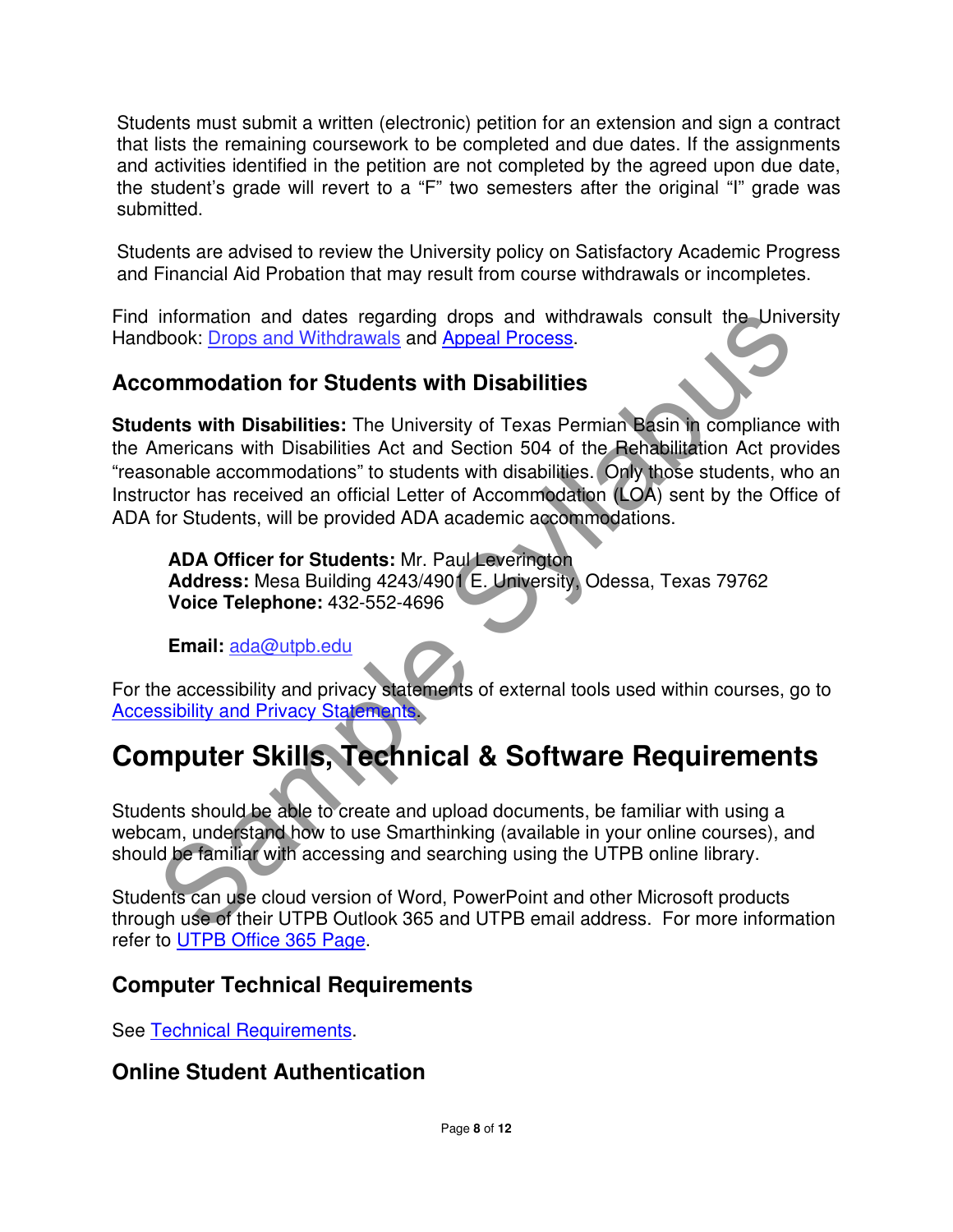UTPB requires that each student who registers for an online course is the same student who participates in, completes, and receives credit for the course. UTPB's Distance Education Policy requires faculty members to employ at least two methods of verification to ensure student identities. To access online courses students must login to the UTPB learning management system using their unique personal identifying username and secure password. UTPB's Distance Education Policy requires at least one additional student identification method within the course that has been determined and approved by the faculty or academic program. This course satisfies the second method of student authentication by:

Uploading a clear image of yourself

- In color
- Well lit, and no shadows on your face or your ID that can obscure your image
- Must be taken on the day you submit the photo to reflect your current appearance
- Taken in full-face view directly facing the camera
- With a neutral facial expression and both eyes open

Then a picture of your ID (can be a UTPB ID or government issued ID) with only your name and picture showing (Picture ID card in which the ID number has been covered (tape over any numbers).

Make sure to attach **both image files** in either JPEG or PNG format to the assignment BEFORE you submit it.

shocknot by:<br>
In color<br>
Well III, and no shadows on your face or your ID that can observe your image<br>
Well III, and no shadows on your submit the photo to reflect your current<br>
appearance<br>
Taken in full-face view directly \*Approved up to date photo identifications are: passports, government issued identification, driver's licenses, military ID from DoD. Dual credit and early college high school students use school district identifications.

# **Preparation for Emergencies**

### **Computer Crash**

Not having a working computer or a crashed computer during the semester will NOT be considered as an acceptable reason for not completing course activities at a scheduled time. NOTE: Identify a second computer before the semester begins, that you can use when/if your personal computer crashes.

#### **Complete Loss of Contact**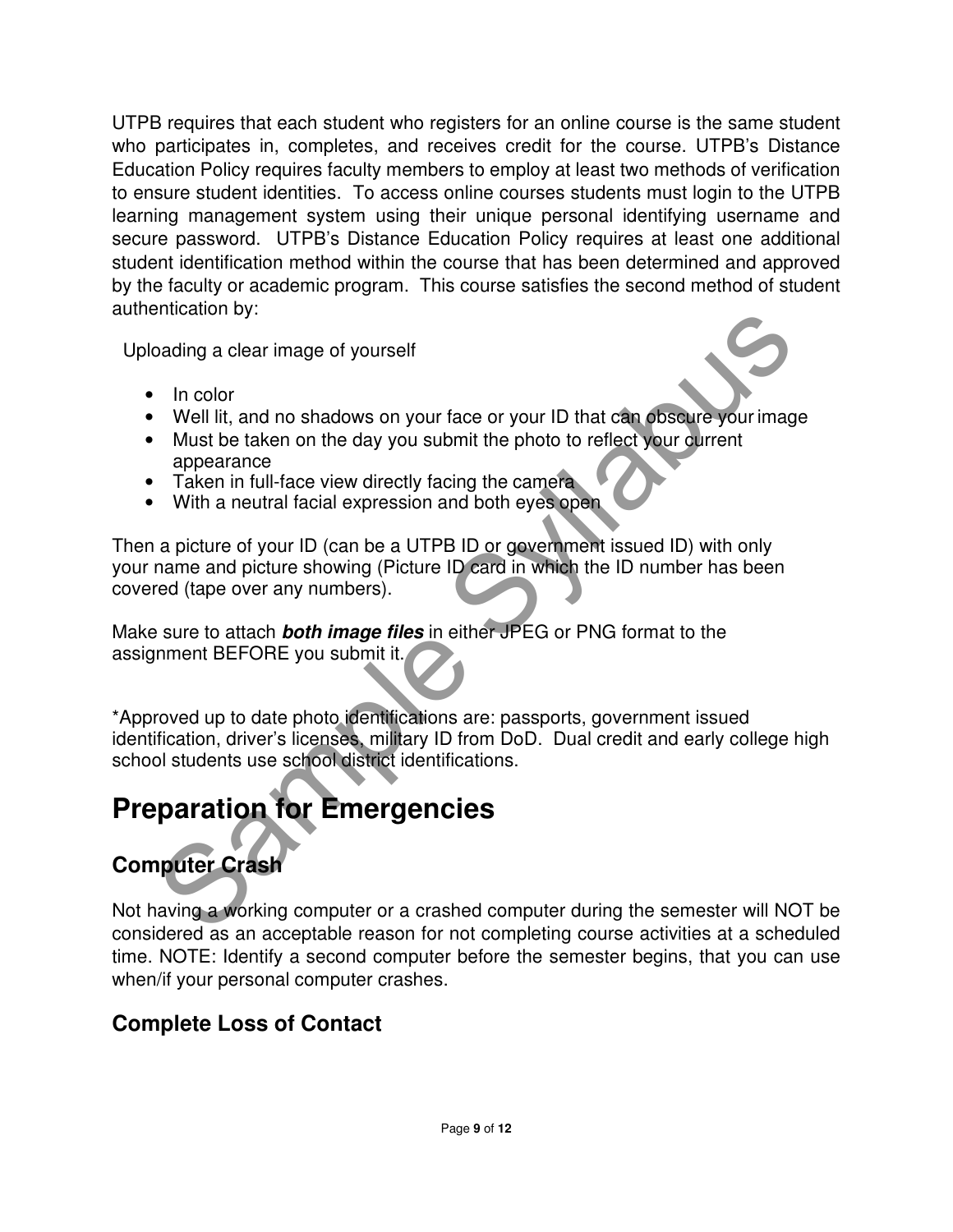If you lose contact with course connectivity completely (i.e. you cannot contact me via Canvas or email), you need to call instructor, and leave message regarding connectivity loss and contact information.

#### **Lost/Corrupt/Missing Files**

You must keep/save a copy of every project/assignment on an external drive, UTPB Outlook 365 OneDrive, or personal computer. In the event of any kind of failure (e.g. virus infection, student's own computer crashes, loss of files in cyberspace, etc.) or any contradictions/problems, you may be required to resubmit the files.

# **End-of-Course Evaluation & Instructor Evaluation**

| contradictions/problems, you may be required to resubmit the files.                                                                                                                                                                                                           |                                                                                              |  |  |  |
|-------------------------------------------------------------------------------------------------------------------------------------------------------------------------------------------------------------------------------------------------------------------------------|----------------------------------------------------------------------------------------------|--|--|--|
| <b>End-of-Course Evaluation &amp; Instructor Evaluation</b>                                                                                                                                                                                                                   |                                                                                              |  |  |  |
| Every student is encouraged to complete an end of course evaluation survey provided by<br>UTPB. During the last two weeks of class, there will be an announcement in Canvas, an<br>email, and a button in your course navigation that will take you to any available surveys. |                                                                                              |  |  |  |
| The survey is anonymous and your responses are confidential. Your feedback is critical<br>to us and to your instructor as we strive to improve our offerings, and our support of you,<br>the students.<br><b>Student Support Services</b>                                     |                                                                                              |  |  |  |
| <b>SERVICE</b>                                                                                                                                                                                                                                                                | CONTACT                                                                                      |  |  |  |
| <b>ADA</b><br>Accommodation/Support                                                                                                                                                                                                                                           | <b>Services for Students with Disabilities</b><br>(432) 552-4696                             |  |  |  |
| Testing Services                                                                                                                                                                                                                                                              | <b>Testing Services &amp; Academic Accommodations</b><br><b>Department</b><br>(432) 552-2630 |  |  |  |
| Advising                                                                                                                                                                                                                                                                      | (432) 552-2661<br><b>UTPB Academic Advising Center</b>                                       |  |  |  |
| <b>Bookstore</b>                                                                                                                                                                                                                                                              | <b>UTPB Campus Bookstore</b><br>(432) 552-0220                                               |  |  |  |

# **Student Support Services**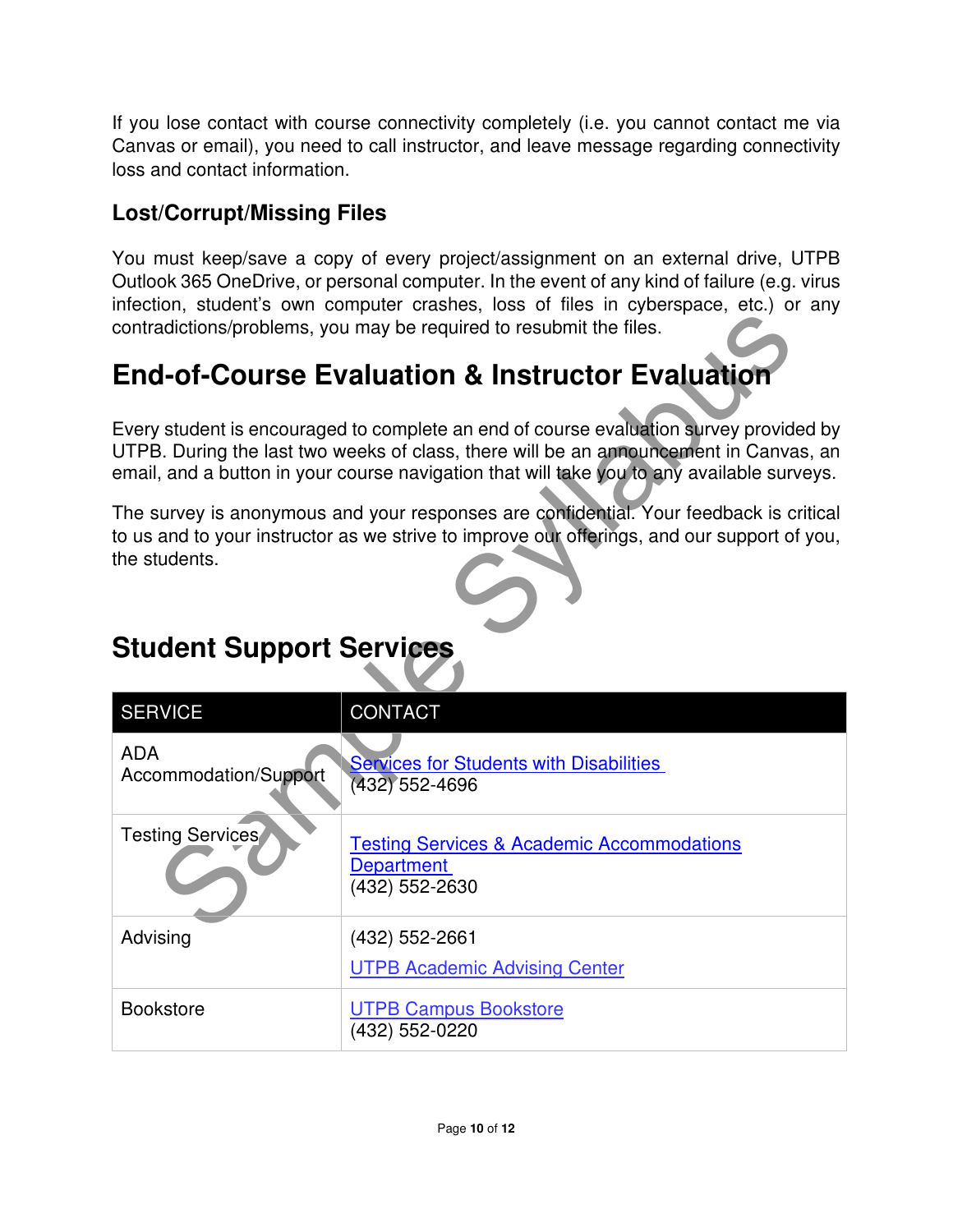| <b>SERVICE</b>                                                                                                                                                                                                                                                                                                                                                                                                                                   | CONTACT                                                                                                                                                                                                                                                           |  |
|--------------------------------------------------------------------------------------------------------------------------------------------------------------------------------------------------------------------------------------------------------------------------------------------------------------------------------------------------------------------------------------------------------------------------------------------------|-------------------------------------------------------------------------------------------------------------------------------------------------------------------------------------------------------------------------------------------------------------------|--|
| Email, Office 365,<br>my.utpb.edu                                                                                                                                                                                                                                                                                                                                                                                                                | <b>Information Technology</b>                                                                                                                                                                                                                                     |  |
| <b>Financial Aid and</b><br>Scholarship                                                                                                                                                                                                                                                                                                                                                                                                          | <b>UTPB Financial Aid</b><br>(432) 552-2620                                                                                                                                                                                                                       |  |
| Library                                                                                                                                                                                                                                                                                                                                                                                                                                          | The J. Conrad Dunagan Library Online at<br>(432) 552-2370                                                                                                                                                                                                         |  |
| Registrar                                                                                                                                                                                                                                                                                                                                                                                                                                        | <b>UTPB Registrar</b><br>(432) 552-2635                                                                                                                                                                                                                           |  |
| <b>Student Services</b>                                                                                                                                                                                                                                                                                                                                                                                                                          | <b>Student Services</b><br>(432) 552-2600                                                                                                                                                                                                                         |  |
| <b>Technical Support</b>                                                                                                                                                                                                                                                                                                                                                                                                                         | Canvas<br>1-866-437-0867                                                                                                                                                                                                                                          |  |
| Tutoring & Learning<br><b>Resources</b>                                                                                                                                                                                                                                                                                                                                                                                                          | If you are taking courses through UTPB the following links<br>provide services: Smarthinking Online Tutoring (provides<br>tutoring services), SmarterMeasure (measures learner<br>readiness for online course).                                                   |  |
| <b>Disclaimer &amp; Rights</b>                                                                                                                                                                                                                                                                                                                                                                                                                   |                                                                                                                                                                                                                                                                   |  |
| Information contained in this syllabus was to the best knowledge of the instructor<br>considered correct and complete when distributed for use in the beginning of the<br>semester. However, the instructor reserves the right, acting within the policies and<br>procedures of UTPB to make changes in the course content or instructional techniques<br>without notice or obligation. The students will be informed about the changes, if any. |                                                                                                                                                                                                                                                                   |  |
| <b>Copyright Statement</b>                                                                                                                                                                                                                                                                                                                                                                                                                       |                                                                                                                                                                                                                                                                   |  |
|                                                                                                                                                                                                                                                                                                                                                                                                                                                  | Many of the materials that are posted within UTPB courses are protected by copyright<br>law. These materials are only for the use of students enrolled in the course and only for<br>the purpose of the course. They may not be further retained or disseminated. |  |

#### **Disclaimer & Rights**

### **Copyright Statement**

Many of the materials that are posted within UTPB courses are protected by copyright law. These materials are only for the use of students enrolled in the course and only for the purpose of the course. They may not be further retained or disseminated.

# **Schedule**

| <b>Module</b> | <b>Assignments/Activities/Topics</b> | Due Date |
|---------------|--------------------------------------|----------|
|               | <b>Topic Selection</b>               | May 17   |